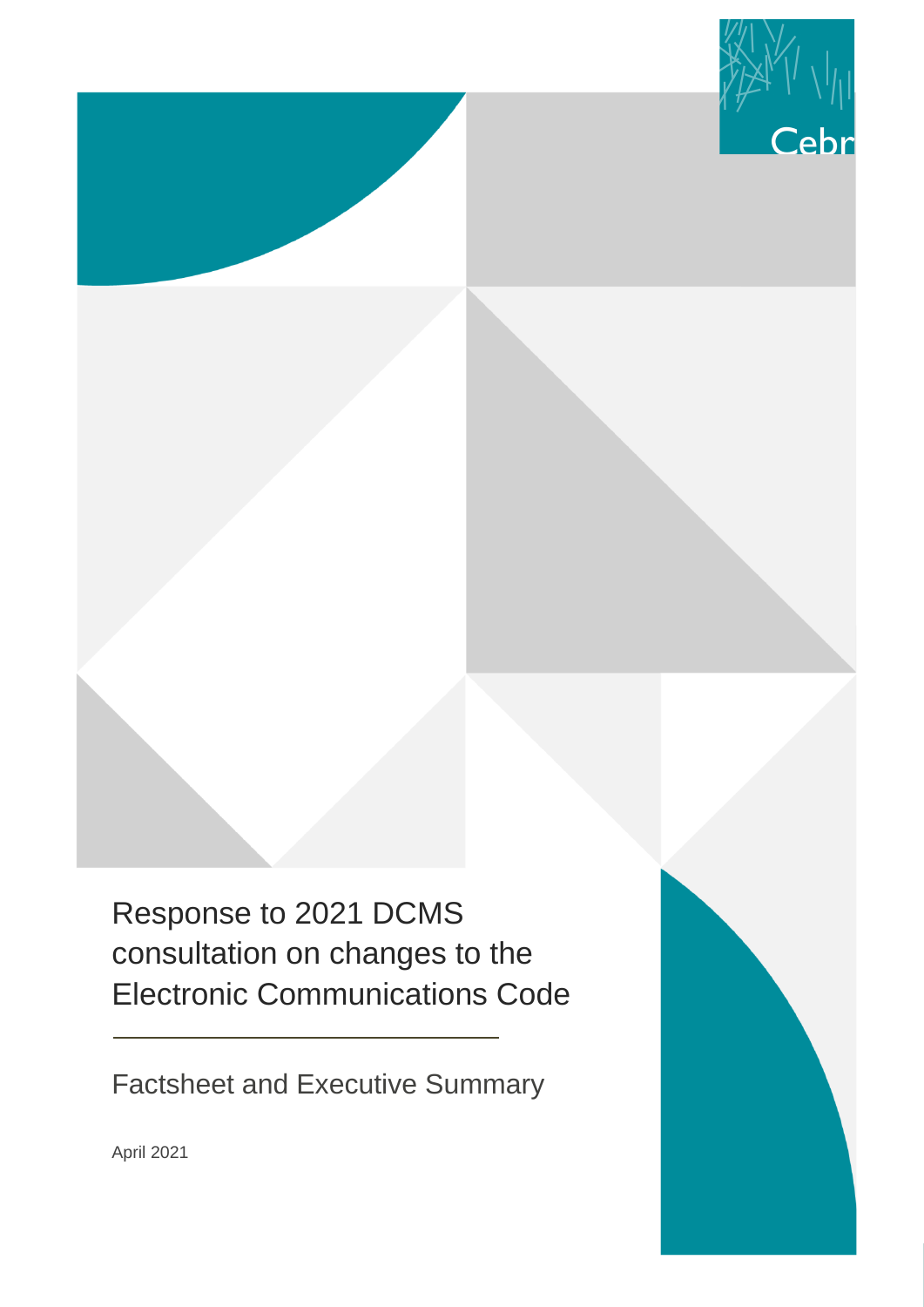#### **Disclaimer**

Whilst every effort has been made to ensure the accuracy of the material in this document, neither Centre for Economics and Business Research Ltd nor the report's authors will be liable for any loss or damages incurred through the use of the report.

### **Authorship and acknowledgements**

This report has been produced by Cebr, an independent economics and business research consultancy established in 1992. The views expressed herein are those of the authors only and are based upon independent research by them.

The report does not necessarily reflect the views of Protect and Connect.

London, April 2021

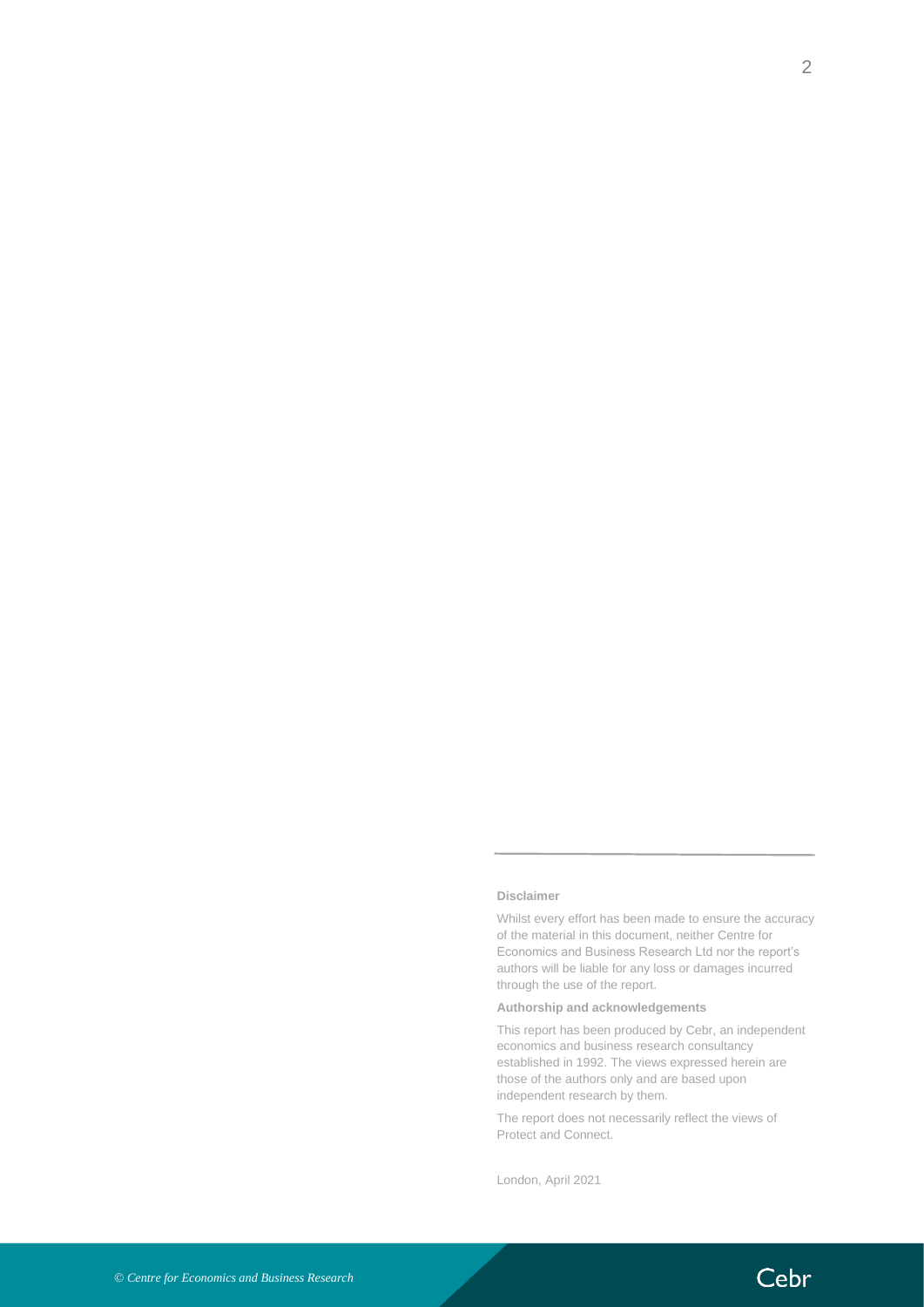### **Contents**

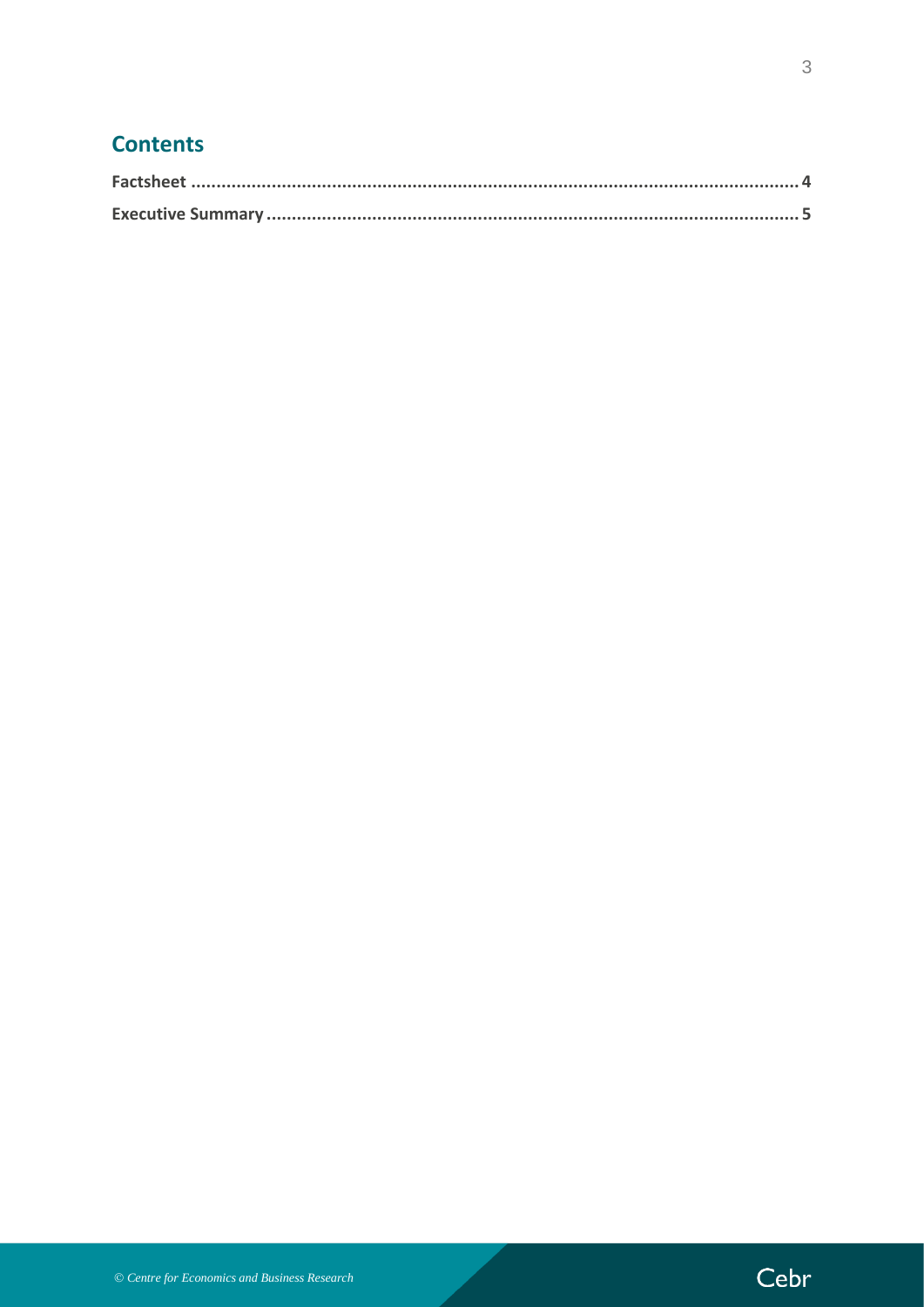# <span id="page-3-0"></span>**Factsheet**

Four options for the Electronic Communications Code evaluated:

- Pre-2017 (**Old Code**)
- Post 2017 reforms (**Current Code**);
- Changes currently being considered by DCMS (**Proposed Code**);
- An **Alternative Code** based on the Law Commission's 2013 recommendations.

### Headline results on **coverage and economic impacts** show that:

- In 2022, 5G coverage as a percentage of population is:
	- o Old Code: 49.0%
	- o Current or Proposed Code: 37.5%
	- o Alternative Code: 51.5%
- The GDP impact of the Current/Proposed rather than Alternative Code is estimated at £2 billion in 2022.
- These differences narrow over time, e.g. coverage in 2025 is:
	- o Old Code: 84.8%
	- o Current Code: 82.5%
	- o Proposed Code: 83.5%
	- o Alternative Code: 85.3%
- Continuing to use the Current Code rather than adopting the Alternative Code would result in GDP being £7.4 billion lower over the next decade.
- Adopting the Proposed Code rather than the Alternative Code would result in GDP being £6.2 billion lower over the next decade.

Headline results on **site providers' rents** show that:

- The Current Code cost site providers £209m p/a (relative to the Old Code).
- The Proposed Code would cost them a further £50m p/a.
- Site providers' estimated annual revenue under each option is:
	- o Old Code: £330.9m
		- o Current Code: £122.4m
		- o Proposed Code: £72.8m
		- o Alternative Code: £297.8m
- Estimated revenue in £million by group summarised in below table:

|                                  | <b>Old Code</b> | <b>Current Code</b> | <b>Proposed Code</b> | <b>Alternative Code</b> |
|----------------------------------|-----------------|---------------------|----------------------|-------------------------|
| <b>Rural</b>                     | £70.4           | £26.0               | £15.5                | £63.3                   |
| <b>Commercial</b>                | £109.9          | £40.7               | £24.2                | £98.9                   |
| Sports / social /<br>hospitality | £23.5           | £8.7                | £5.2                 | £21.2                   |
| <b>Local authority</b>           | £96.0           | £35.5               | £21.1                | £86.4                   |
| <b>Residential</b>               | £19.8           | £7.3                | £4.4                 | £17.8                   |
| <b>Churches</b>                  | £11.3           | £4.2                | £2.5                 | £10.2                   |
| <b>TOTAL</b>                     | £330.9          | £122.4              | £72.8                | £297.8                  |

Adopting the Alternative rather than Proposed Code will increase site providers' revenues by an estimated £1.9 billion over the next decade. The economic benefits of faster roll-out are estimated at £6.2 billion.

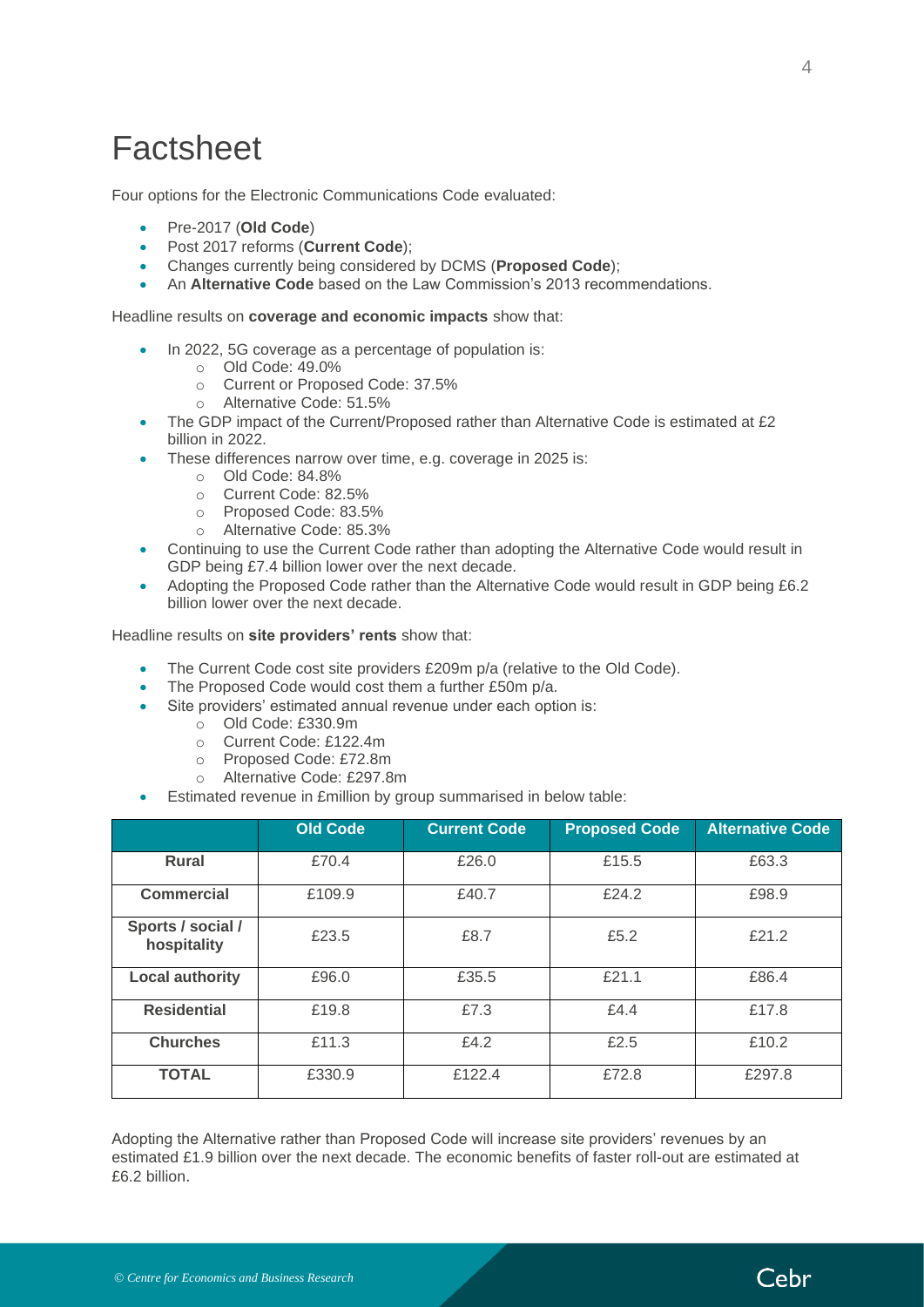# <span id="page-4-0"></span>Executive Summary

A fast, nationwide roll-out of 5G has rightly been identified as a priority by the UK government. Improved digital connectivity across the country is fundamental to improving productivity, supporting changing patterns of working and living, and 'levelling up'.

Roll-out depends on operators' telecoms infrastructure being sited on public and private land. The Electronic Communications Code (ECC) is the legislation that governs relationships between operators and the owners of land (site providers) on which telecoms infrastructure is sited, or on which they would like to site infrastructure.

Reforms made to the ECC in 2017 aimed to speed up roll-out through a new valuations mechanism, introduction of some automatic rights to upgrade and share infrastructure, and to transfer jurisdiction over disputes to the Lands Chamber of the Upper Tribunal. Experience so far suggests that they have not achieved this goal. In particular:

- The issue of monopoly landowners demanding 'ransom rents' whilst in theory a problem prior to the 2017 reforms – was rare in practice and seems not to have been a major barrier to roll-out;
- Under the 'no scheme' land value assumptions embodied in the new valuations framework, operators have attempted to negotiate or renegotiate agreements to access land based on very low levels of consideration (rent). Site providers are often reluctant to enter agreements on these terms, perhaps feeling that they do not reflect the costs they expect to incur (monetary and non-monetary) in hosting telecoms infrastructure.
- These disputes are increasingly being settled through long, costly legal battles rather than negotiations between willing parties. It appears that operators are not using the courts as a last resort when landowners are genuinely obstructive, but as a routine mechanism to impose highly unbalanced agreements.

The results of the reforms are more contentious and have resulted in protracted negotiations (80% take longer than 6 months, with an average length of 11 months) and enormous increases in litigation relative to the pre-2017 period. The Department for Culture, Media and Sport (DCMS) has therefore launched a fresh consultation on reforms to the ECC.

Whilst detailed legislative proposals have not yet been published, the reforms under consideration do not seem likely to drastically improve the situation. Fast-tracking of cases heard at the tribunal and introduction of alternative dispute resolution may shorten the length of negotiations. Meanwhile, measures such as retroactive imposition of rights to upgrade and share and powers for courts to modify existing agreements could further damage relationships between operators and site providers and could generate a further increase in legal action. The consultation is not reviewing valuation, however, so the current mechanism would remain in place and this, more than anything, has made it difficult for operators and site providers to reach mutually agreeable and beneficial agreements.

It is, therefore, worth considering alternative reforms. During the consultation prior to the 2017 reforms, the Law Commission, following an extensive consultation with operators and site providers, anticipated the issues that a 'no scheme' valuations mechanism would bring. They therefore recommended an approach based on market values, with provisions to prevent abuse of monopoly power. Had this approach been taken up, the objectives of the 2017 reforms could have been achieved, while the unintended consequences might have been avoided.